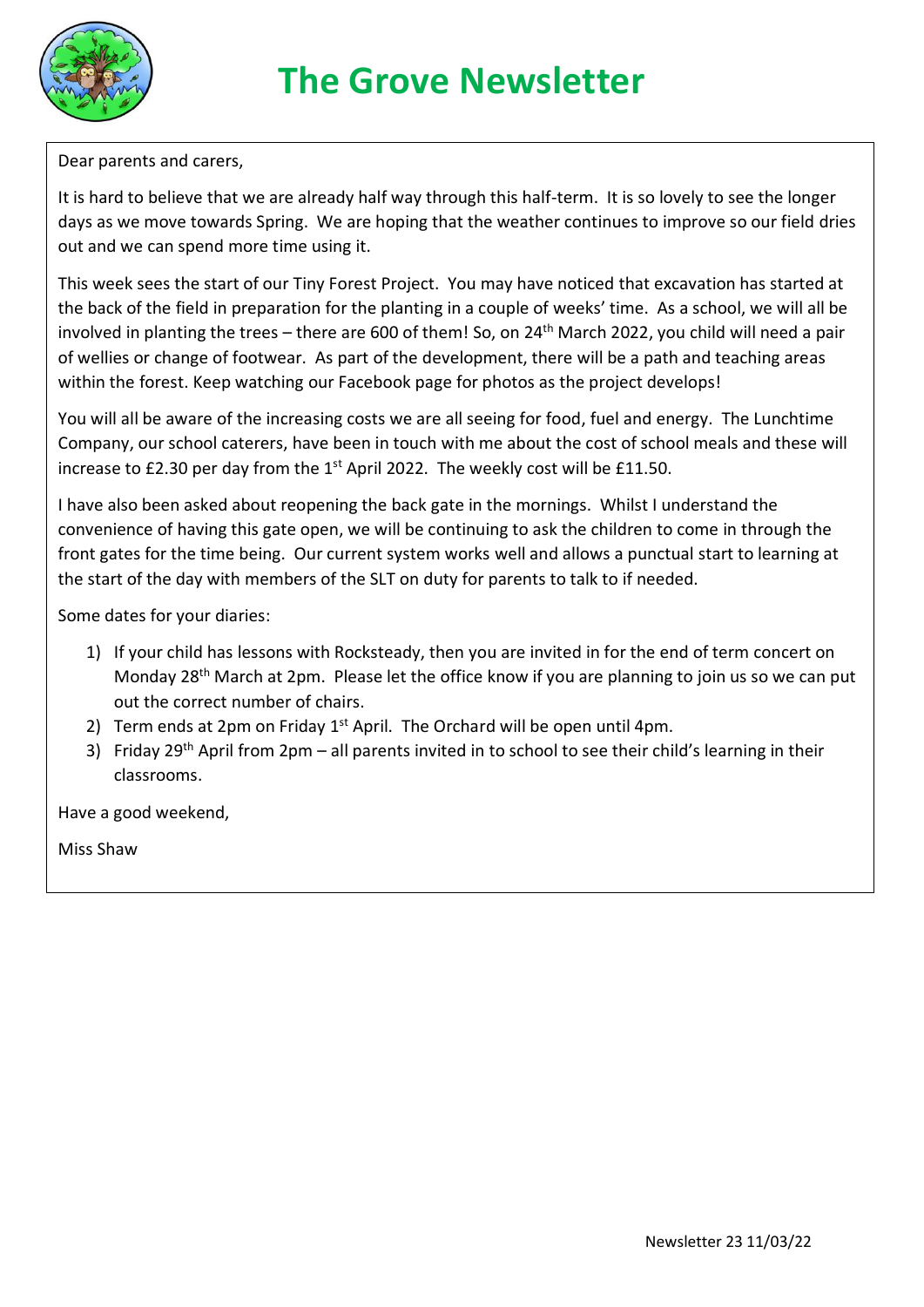

## **E-Safety – advice from the NSPCC**

# **How to support children with SEND with talking to people online**

Young people use the internet to contact friends they might know from school or other activities. Sometimes children with special educational needs and disabilities may struggle with making friends when other children are not being inclusive or kind.

[https://www.nspcc.org.uk/keeping-children-safe/online-safety/online-safety-families-children-with](https://www.nspcc.org.uk/keeping-children-safe/online-safety/online-safety-families-children-with-send/supporting-children-with-send-talking-online/)[send/supporting-children-with-send-talking-online/](https://www.nspcc.org.uk/keeping-children-safe/online-safety/online-safety-families-children-with-send/supporting-children-with-send-talking-online/)

[https://www.nspcc.org.uk/keeping-children-safe/online-safety/online-safety-families-children-with](https://www.nspcc.org.uk/keeping-children-safe/online-safety/online-safety-families-children-with-send/supporting-online-wellbeing-for-children-with-send/)[send/supporting-online-wellbeing-for-children-with-send/](https://www.nspcc.org.uk/keeping-children-safe/online-safety/online-safety-families-children-with-send/supporting-online-wellbeing-for-children-with-send/)

#### **Message from the Y6 Fundraising Committee**

Dear parents and children,

Here are the plans for Red Nose Day 2022.

- 1) From Monday 14<sup>th</sup> March we will be selling official Red Nose Day noses. They cost £1.50. If your child would one, please can they bring in £1.50 in a named envelope. They need to take their money to their class teacher and we will come round with the noses during the day. Children can only buy one nose each to start with.
- 2) On Thursday  $17<sup>th</sup>$  March, the tuck shop will be selling red food (red fruits and red velvet cake).
- 3) On Friday 18<sup>th</sup> March, we will be selling packets of sweets for 30p. We have decided to sell these during the afternoon so your child will bring their sweets home with them.

Thank you for your support.

The Y6 Fundraising Committee.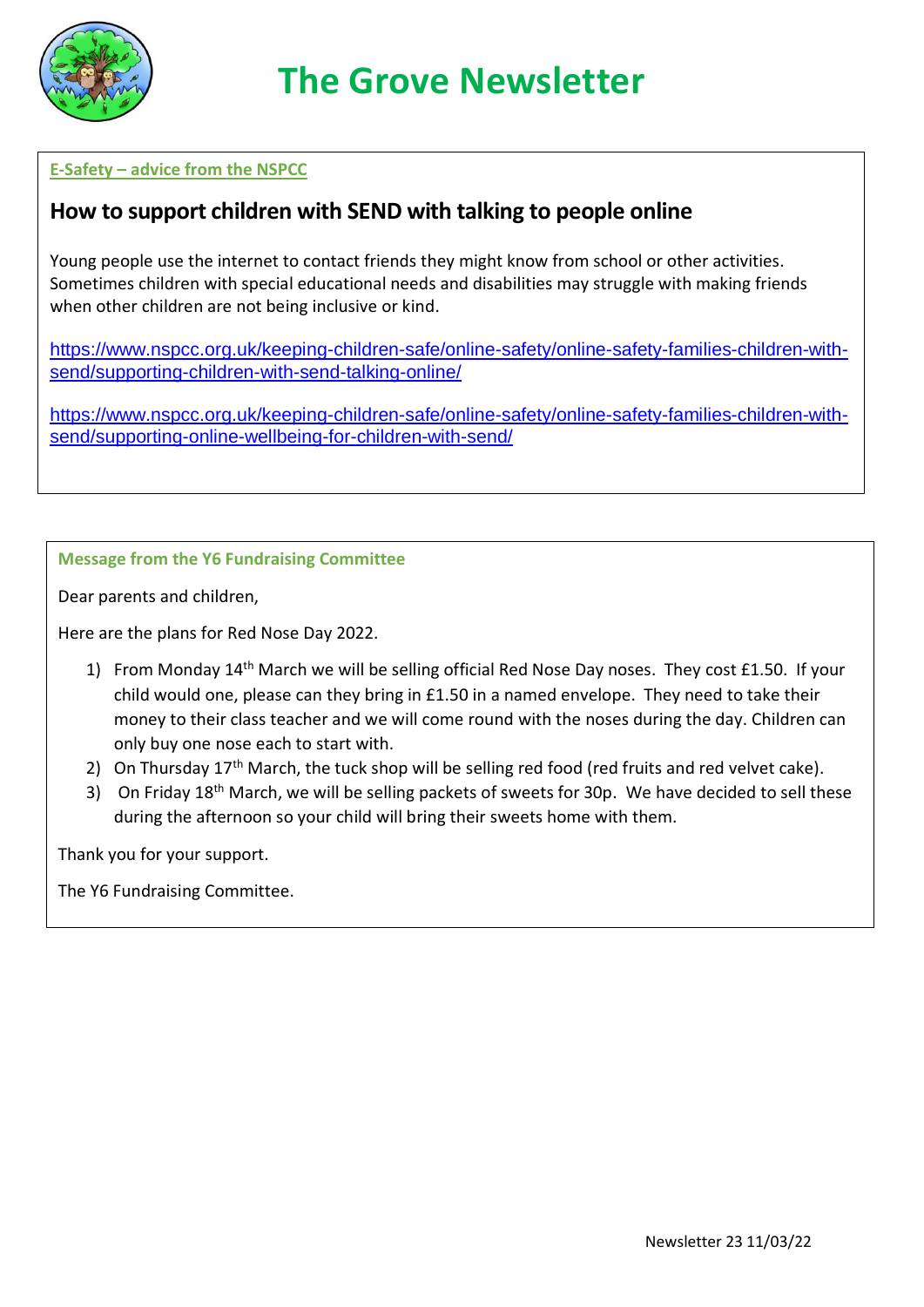

# **The Grove Newsletter**

## **Attendance**



| <b>Class Name</b>   | % attendance from Monday 7th to Friday 11 <sup>th</sup> March 2022 |
|---------------------|--------------------------------------------------------------------|
| The Aviary          | 64%                                                                |
| Gosling             | 97%                                                                |
| Wren                | 93%                                                                |
| Ostrich             | 97%                                                                |
| Kookaburra          | 98%                                                                |
| Flamingo            | 94%                                                                |
| Woodpecker          | 95%                                                                |
| Toucan              | 96%                                                                |
| Hummingbird         | 90%                                                                |
| <b>Whole School</b> | 94%                                                                |